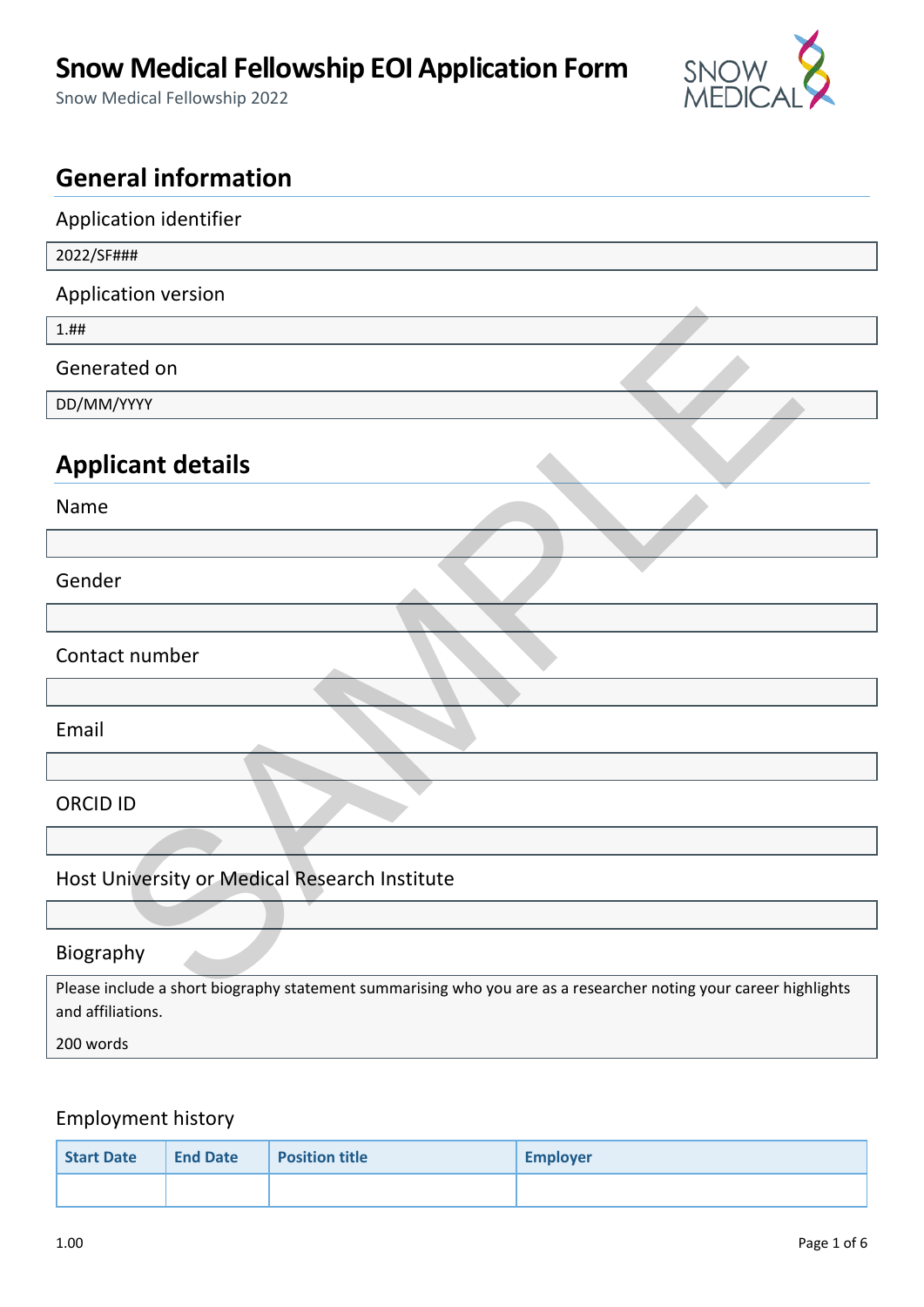### **Academic qualifications**

#### Degrees

| <b>Degree</b> | <b>Year Awarded   University</b> |  |
|---------------|----------------------------------|--|
|               |                                  |  |

#### Years post-PhD experience

| Other as Career Disruption                                                                                                                                                                                                                                                                                                                                                                                                                                                            |
|---------------------------------------------------------------------------------------------------------------------------------------------------------------------------------------------------------------------------------------------------------------------------------------------------------------------------------------------------------------------------------------------------------------------------------------------------------------------------------------|
| Years                                                                                                                                                                                                                                                                                                                                                                                                                                                                                 |
|                                                                                                                                                                                                                                                                                                                                                                                                                                                                                       |
| Comments                                                                                                                                                                                                                                                                                                                                                                                                                                                                              |
| And please provide brief comments.                                                                                                                                                                                                                                                                                                                                                                                                                                                    |
| <b>Your application</b>                                                                                                                                                                                                                                                                                                                                                                                                                                                               |
| Description of why applicant is applying for the Snow Fellowship and how expected skills<br>and experience are met                                                                                                                                                                                                                                                                                                                                                                    |
| The intent of a Snow Fellowship is to accelerate the research program, career and leadership development, of<br>outstanding researchers and their teams. Your response should indicate how award of the Fellowship will allow you<br>to plan and undertake an 8 year scientific program at a scale and vision not otherwise achievable. Please provide a<br>short description of why you are applying for the Snow Fellowship and how you meet the expected skills and<br>experience. |
| 300 words                                                                                                                                                                                                                                                                                                                                                                                                                                                                             |
| <b>Description for Peer Reviewers</b>                                                                                                                                                                                                                                                                                                                                                                                                                                                 |
| Please provide a short description of your project that can be used to identify and approach suitable Australian and<br>international peer reviewers with expertise in both the scientific area and technical approach you are proposing to<br>use.                                                                                                                                                                                                                                   |
| Ideally this is one to two short sentences that outlines the:                                                                                                                                                                                                                                                                                                                                                                                                                         |
| * specific field you are working in (including associated disease, if relevant),                                                                                                                                                                                                                                                                                                                                                                                                      |
| * general aim of your approach, and                                                                                                                                                                                                                                                                                                                                                                                                                                                   |
| * primary research techniques you will use.                                                                                                                                                                                                                                                                                                                                                                                                                                           |

## **Your application**

- \* specific field you are working in (including associated disease, if relevant),
- \* general aim of your approach, and
- \* primary research techniques you will use.

Please avoid the use of subjective and superlative language. (100 words max)

### **Track record**

Research opportunity and performance statement

Please detail any significant interruptions to your career which have affected your research capacity, productivity or contribution. We take gender equity seriously and research output relative to opportunity is an important element of assessment of track record.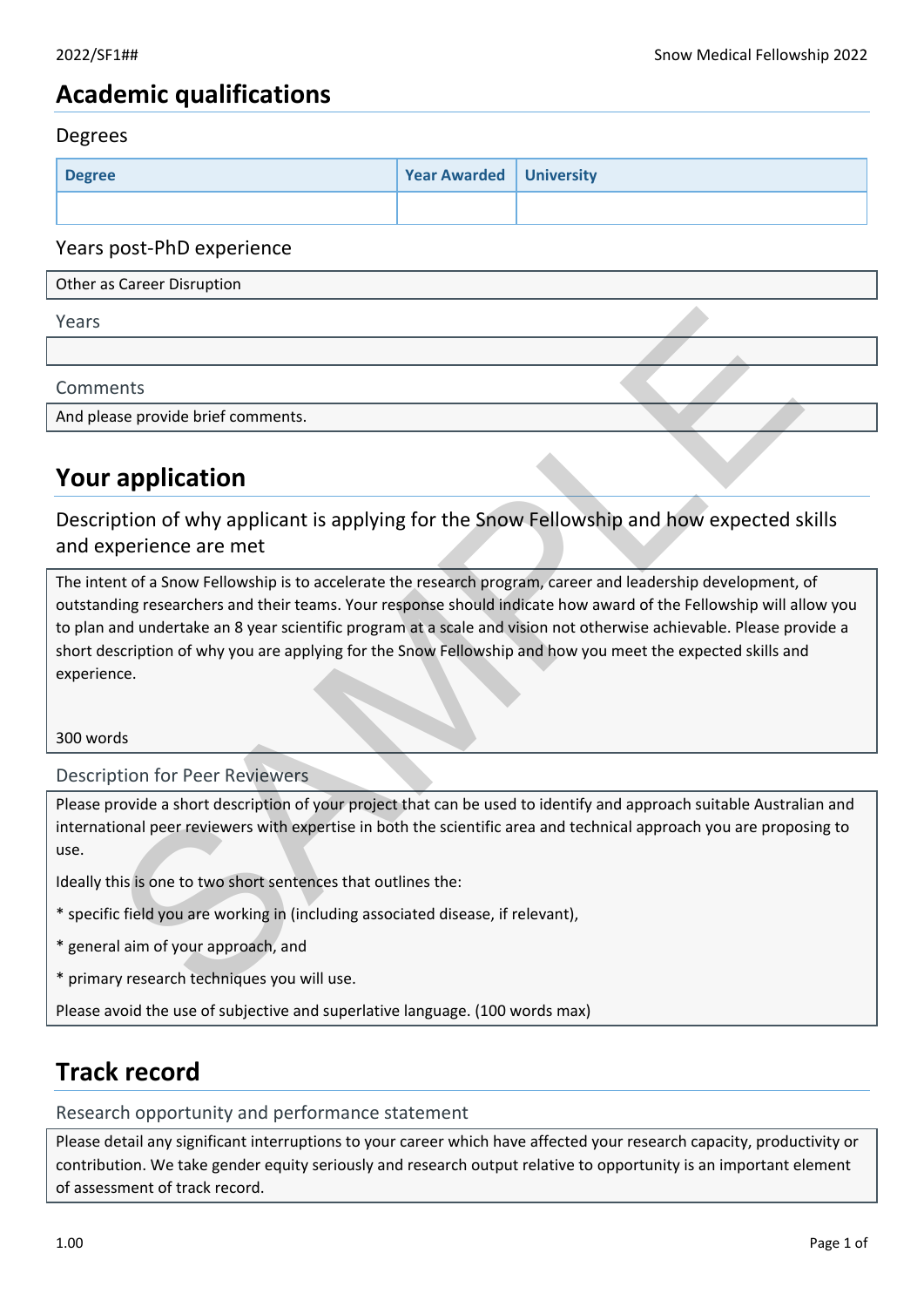#### 300 words

#### Publications

| #              | <b>Full reference</b>                                                                                                                                                                                                                                             | Importance                                                                                                                                       | <b>Role</b>        | <b>Year of publication</b> |  |  |
|----------------|-------------------------------------------------------------------------------------------------------------------------------------------------------------------------------------------------------------------------------------------------------------------|--------------------------------------------------------------------------------------------------------------------------------------------------|--------------------|----------------------------|--|--|
| 1              | List your top five publications<br>relevant to the proposed<br>research project. Please indicate<br>the importance of the research<br>and your role. Note: a full list of<br>career publications can be<br>incorporated into your CV and<br>attached to this EOI. | 600 characters max                                                                                                                               | 300 characters max | 2020                       |  |  |
| $\overline{2}$ | List your top five publications<br>relevant to the proposed<br>research project. Please indicate<br>the importance of the research<br>and your role. Note: a full list of<br>career publications can be<br>incorporated into your CV and<br>attached to this EOI. | 600 characters max                                                                                                                               | 300 characters max | In Press                   |  |  |
| 3              | List your top five publications<br>relevant to the proposed<br>research project. Please indicate<br>the importance of the research<br>and your role. Note: a full list of<br>career publications can be<br>incorporated into your CV and<br>attached to this EOI. | 600 characters max                                                                                                                               | 300 characters max | <b>Under Review</b>        |  |  |
| 4              |                                                                                                                                                                                                                                                                   |                                                                                                                                                  |                    |                            |  |  |
| 5              |                                                                                                                                                                                                                                                                   |                                                                                                                                                  |                    |                            |  |  |
|                | <b>Other Relevant Experience and Recognition</b>                                                                                                                                                                                                                  |                                                                                                                                                  |                    |                            |  |  |
| #              | <b>Type</b>                                                                                                                                                                                                                                                       | <b>Details</b>                                                                                                                                   |                    |                            |  |  |
| 1              | Conference presentation                                                                                                                                                                                                                                           | (e.g. conference presentations, awards, committee appointments, peer<br>review experience, working group participation) (List up to 10 examples) |                    |                            |  |  |
| $\overline{2}$ | Award                                                                                                                                                                                                                                                             | (e.g. conference presentations, awards, committee appointments, peer<br>review experience, working group participation) (List up to 10 examples) |                    |                            |  |  |
| 3              | Committee appointment                                                                                                                                                                                                                                             | (e.g. conference presentations, awards, committee appointments, peer<br>review experience, working group participation) (List up to 10 examples) |                    |                            |  |  |

### Other Relevant Experience and Recognition

| # | <b>Type</b>                 | <b>Details</b>                                                                                                                                   |
|---|-----------------------------|--------------------------------------------------------------------------------------------------------------------------------------------------|
|   | Conference presentation     | (e.g. conference presentations, awards, committee appointments, peer<br>review experience, working group participation) (List up to 10 examples) |
|   | Award                       | (e.g. conference presentations, awards, committee appointments, peer<br>review experience, working group participation) (List up to 10 examples) |
| 3 | Committee appointment       | (e.g. conference presentations, awards, committee appointments, peer<br>review experience, working group participation) (List up to 10 examples) |
| 4 | Peer review experience      | (e.g. conference presentations, awards, committee appointments, peer<br>review experience, working group participation) (List up to 10 examples) |
|   | Working group participation | (e.g. conference presentations, awards, committee appointments, peer<br>review experience, working group participation) (List up to 10 examples) |

### Funding awarded

| # | <b>Grant title</b> | <b>Chief</b><br><b>Investigators</b> | <b>Funding</b><br>source | <b>Grant type</b> | <b>Grant</b><br>amount | <b>Currency</b> | Years<br>covered by<br>grant |
|---|--------------------|--------------------------------------|--------------------------|-------------------|------------------------|-----------------|------------------------------|
|---|--------------------|--------------------------------------|--------------------------|-------------------|------------------------|-----------------|------------------------------|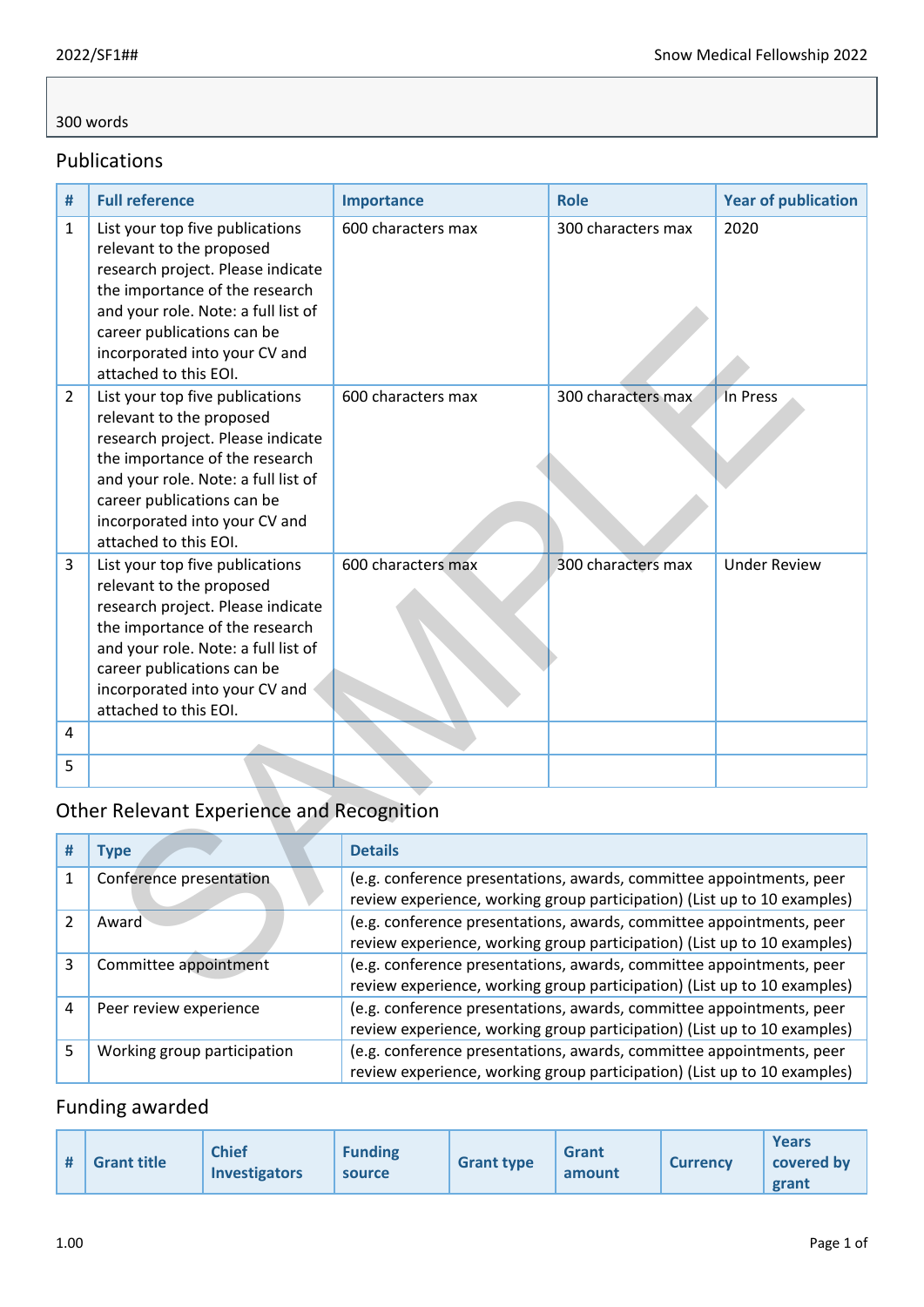| 1 | List funding<br>awarded to<br>current and<br>past projects<br>from 2016<br>onwards, add<br>a new row for<br>each<br>additional | Indicate<br>investigator<br>level. e.g. CIA,<br>CIB, CIC, etc | e.g. Project |  | Years<br>covered by<br>grant e.g.<br>2016-2020 |
|---|--------------------------------------------------------------------------------------------------------------------------------|---------------------------------------------------------------|--------------|--|------------------------------------------------|
|   | example if<br>required.                                                                                                        |                                                               |              |  |                                                |

## **Research project details**

Project title

Project start date

1/01/2024

Project end date

31/12/2031

Key aims and vision

Please include below a succinct lay summary outlining the key aims and vision of your research proposal. This should be written in a way that explains why the research is important. arch project details<br>
It title<br>
It start date<br>
124<br>
It end date<br>
1331<br>
Ims and vision<br>
main a way that explains why the research is important.<br>
There is a way that explains why the research is important.<br>
The proposal<br>
It

200 words

#### Research proposal

Please outline your research proposal with approach and methods you wish to employ.

750 words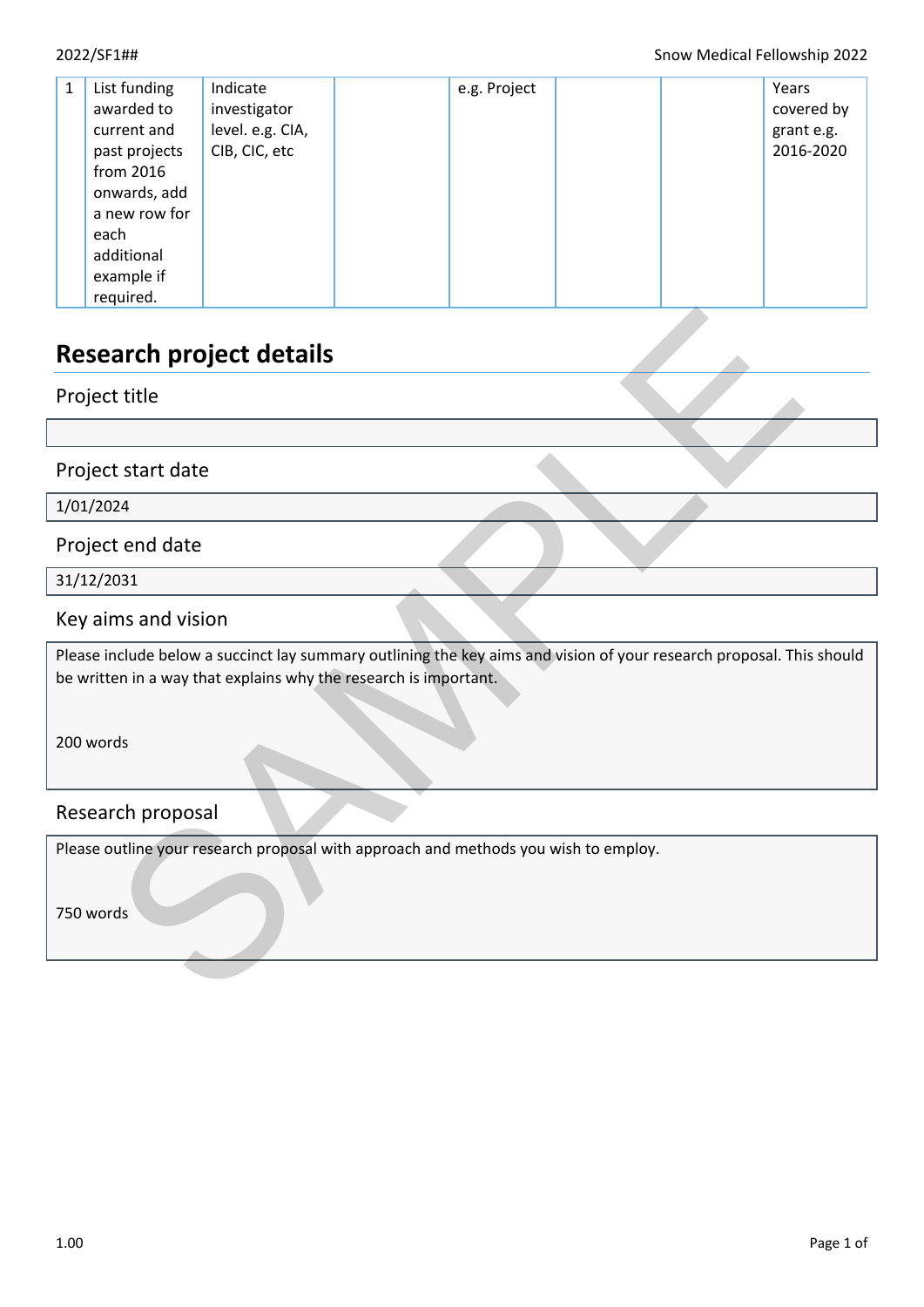

field. For each required figure/image you will need to add a row to the figures/images section.

Please paste images no larger than 1920 x 1080 pixels to ensure they show correctly in the preview document for this form.

Areas of discipline

## **Emerging leadership**

#### Opportunities the applicant had to develop their leadership skills

Please provide a short description of your leadership experience to date and any recognition you have received. Examples include your ability to supervise and mentor other researchers, providing a suitable environment for students, capacity to build world-class collaborative research teams that demonstrate inclusion, diversity and innovation including potential links to industry, if appropriate.